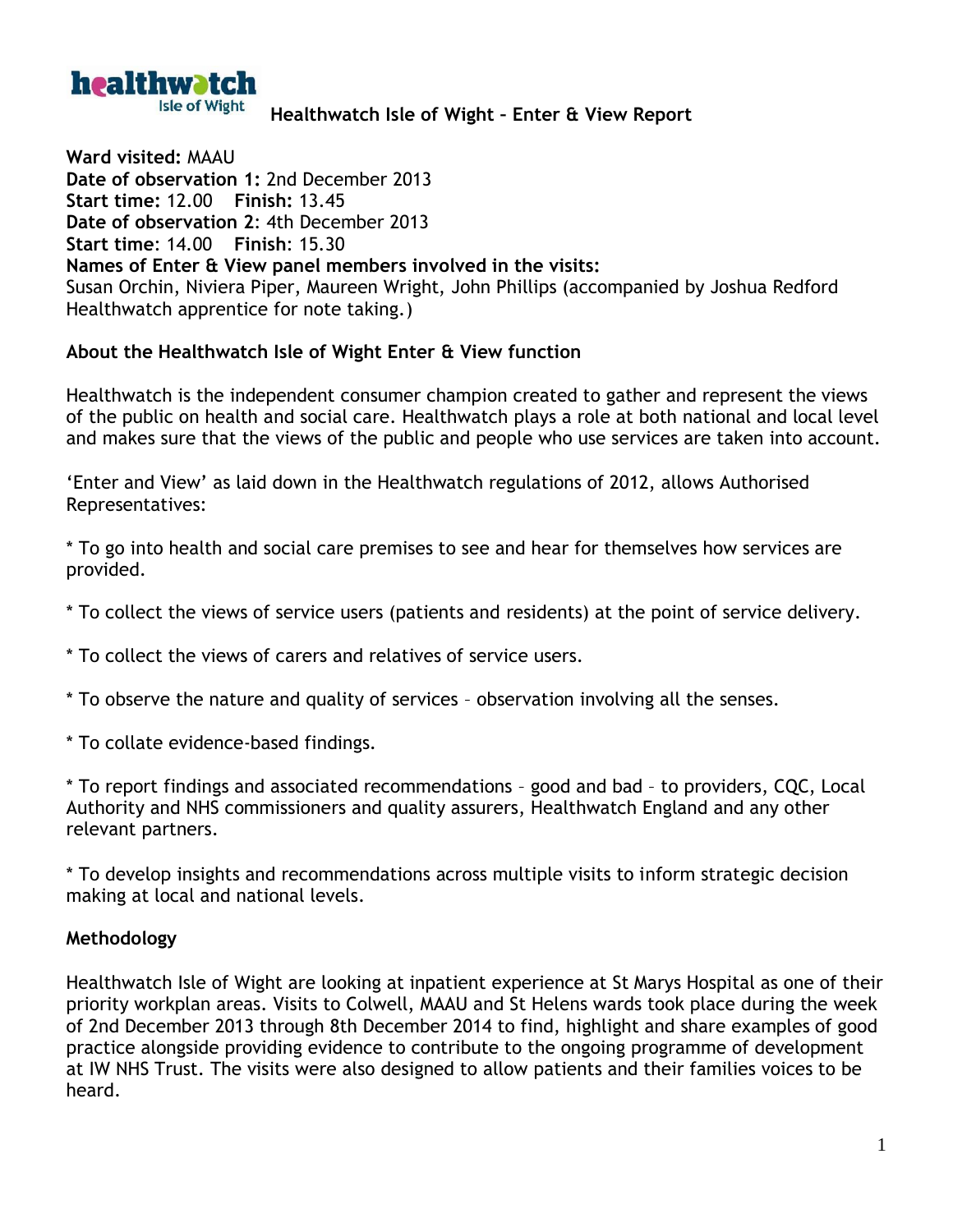St Marys was written to in advance explaining the project in full. The hospital was informed which week the visits would be taking place in, but not specific dates and times. Posters explaining about the visits were given to the hospital to put up to let staff, patient and visitors know what was happening and how to get in touch with us.

| Number of Patients on ward 21 |               |    |              | Were all beds full? |                 |  | Not on first visit |  |
|-------------------------------|---------------|----|--------------|---------------------|-----------------|--|--------------------|--|
| at each visit                 |               | 23 |              |                     |                 |  |                    |  |
| <b>Total numbers</b>          | Patients   18 |    | <b>Staff</b> |                     | <b>Visitors</b> |  | 10                 |  |
| spoken to:-                   |               |    |              |                     |                 |  |                    |  |

## **Summary of staffing structure on the ward at the time of visits and whether it appeared to be adequate**

During the first visit there were 4 registered nurses (including coordinator) plus 2 HCAs. The junior doctor compliment was 1 registrar, 2 FY2 and an FY1. There was 1 registered nurse off sick.

On the second visit there were the same as above plus an additional registered nurse.

Staff levels appeared to be sufficient, there was not a stressful or hurried atmosphere and the patients reported that staff came quickly when called.

# **Patient/Visitor feedback**

**Summary of comments/observations re: Communications**

Patients reported that communication with staff was good. Staff used everyday language to explain procedures etc and patients reported that they were informed of what was going to happen with regard to discharges etc. Patients reported that bells were answered promptly. We saw staff helping new arrivals to settle in and asking if they needed anything or help in any way.

There are concerns around communication with regard to new admissions and identity (See 4 below).

# **Summary of feedback re: Care**

Most patients were happy with their care, with one patient being very impressed by early doctors round. The exceptions were:-

- 1. One patient was unhappy that the curtains were not pulled properly around the bed so that others could still see what was happening.
- 2. Another patient had requested an x-ray on a previous visit to be told it was unnecessary and sent home only to be sent back in two days later with pneumonia.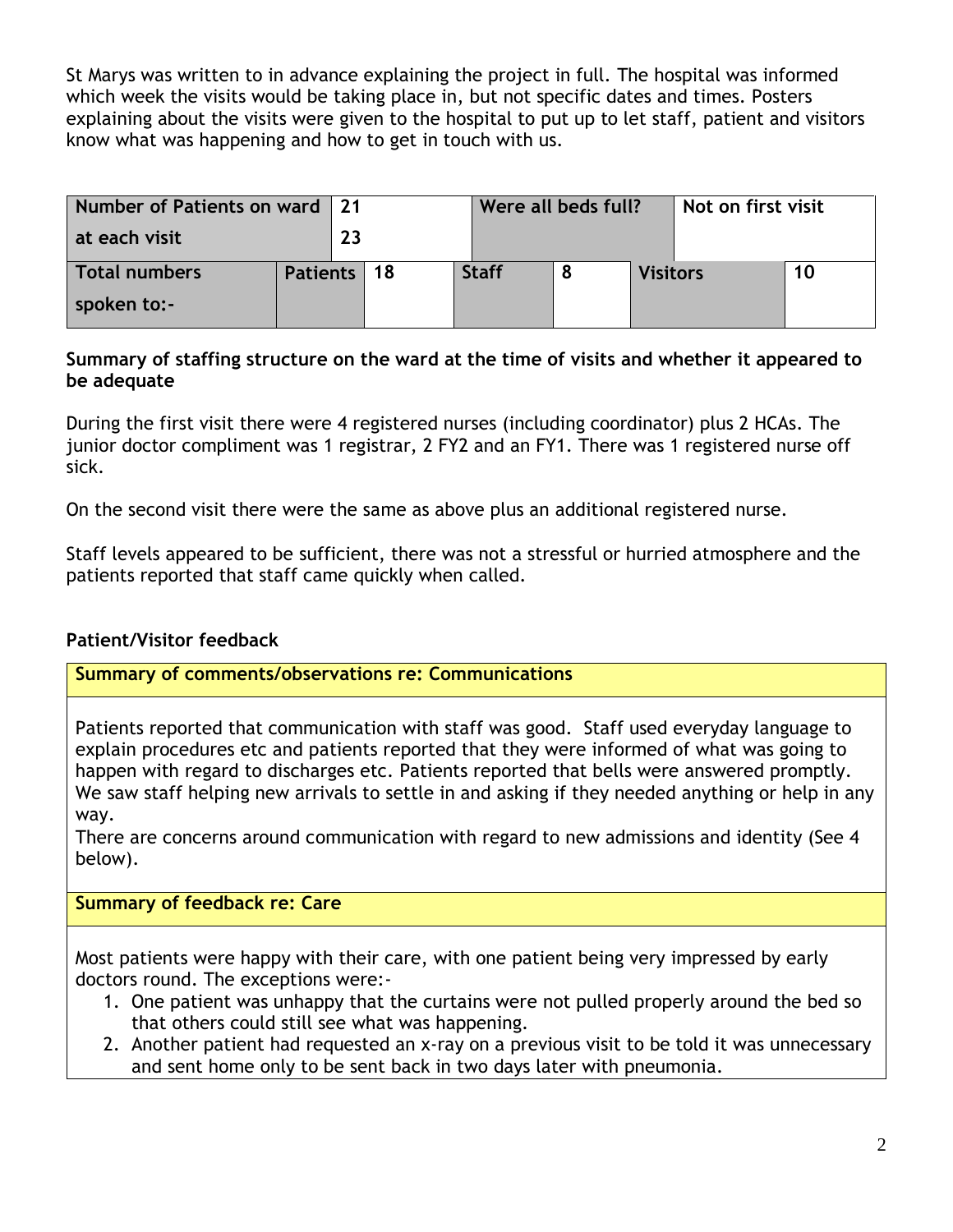- 3. It was reported to us that a patient's urine bag was not changed for 3 days and was full of congealed blood. When they complained it was changed instantly. The patient was very happy with all the other care.
- 4. One patient was full of praise for how the staff had looked after them and then talked about an incident the previous day. They had been very surprised the previous day by the administering of a finger prick blood test and had screamed. When the nurse was asked what had been done, the nurse said that it was a test for blood sugars. The patient then asked what for and the nurse replied by saying it was for diabetes, at which point they told nurse that they did not have diabetes and it became obvious the test was for the patient in the next bed who had only just been admitted. The patient reporting this incident had been admitted on the previous Friday and our visit was on the Monday, so it seems likely this was a mistaken identity. They told us that when they had recovered from the shock they all had a good laugh about it.

Item 2 would seem to be a complaint with regard to Accident and Emergency and probably not with regard to MAAU.

Our visiting team on another ward was told about another incident which is attached as Appendix 1.

**Summary of feedback re practical assistance/aids**

The team saw one confused patient being helped to eat. One other patient had a walking aid. However when we saw this patient, they were sitting on the edge of their bed leaning on the walking aid almost asleep. The patient said that the person who had 'brought them back' had left them like that, they thought to go to the toilet, and wanted to get back into bed as they were very tired. The alarm bell was behind them on the bed but we are not sure if they could have twisted round to reach it.

After a few minutes a cleaner saw the patient and asked if they were OK.

**Summary of feedback re: mealtimes**

On our first visit everyone was happy – One patient said that the food was hot and tasted good and reported that there was a lot of choice. One patient said the meal was far too big but was a small eater anyway.

We observed that one patient seemed to be having difficulty opening an orange juice carton, they could not find the straw, so in the end a member of the panel helped to open it. We also saw another being helped to eat.

On the second visit one individual was unhappy with the salmon sandwich they had been given – saying it was 'not what they expected'. However another patient said that 'they are doing alright with the food, considering how small the budget is.'

**Summary of feedback re: hydration**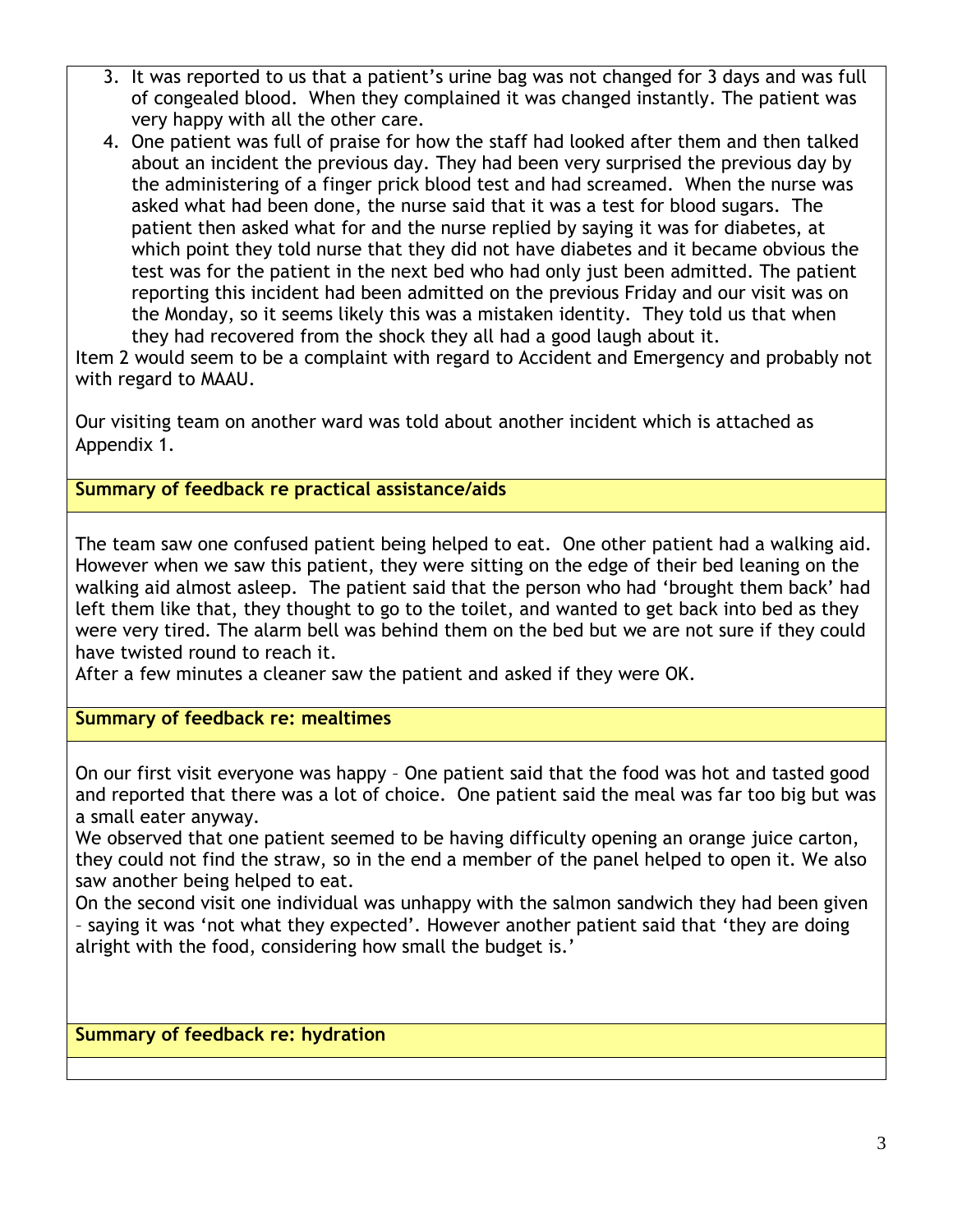One patient had a drinking aid, which was out of reach. They were not distressed about this and were not thirsty. Most patients spoken with reported that they could have a cup of tea whenever they wanted and everyone seemed to have water jugs.

# **Summary of feedback re: discharge from hospital**

One patient was unhappy believing that they had been discharged too soon on a previous occasion. (See above 2.). One individual had been told arrangements were being made for her to return home. Another patient was waiting for family to arrive to take them home. Everyone thought they had been informed as soon as possible about discharge.

One patient reported that another patient was 'going to Sevenacres'. We were not told how they knew.

## **Observations / questions for staff**

## **Summary of communication**

We feel that staff are using appropriate language with patients that is clear and they can understand. We only spoke to the Sister during the first visit with no other staff members talking to us but on the second visit staff were much more communicative and wanting to be helpful. Several members of staff wanted to know if we had found anything wrong, including the Sister.

#### **Summary of personal hygiene support**

Nurses and health care assistants help with personal hygiene. We noticed that there was not hand gel by each bed as seen in other wards. We were told there were 7 toilets for patient use and one of us saw the staff rest room with toilet. All beds have their own bag for personal rubbish.

#### **Summary of support with practical assistance/aids**

The ward has specialist cups, deep plates and cutlery for those that need aids to eat. They use yellow trays with red serviettes to serve those who need help to eat, so that those patients are easily identifiable. Bigger items would need to be ordered from department. They have signs to help those with hearing loss.

The doctors and nurses make the decision regarding who needs specialist beakers or other aids based on their assessment on admission. This can be changed and is changed if ward staff see a different need. However, patients are not asked for their preference.

**Summary of support at mealtimes/with drinking**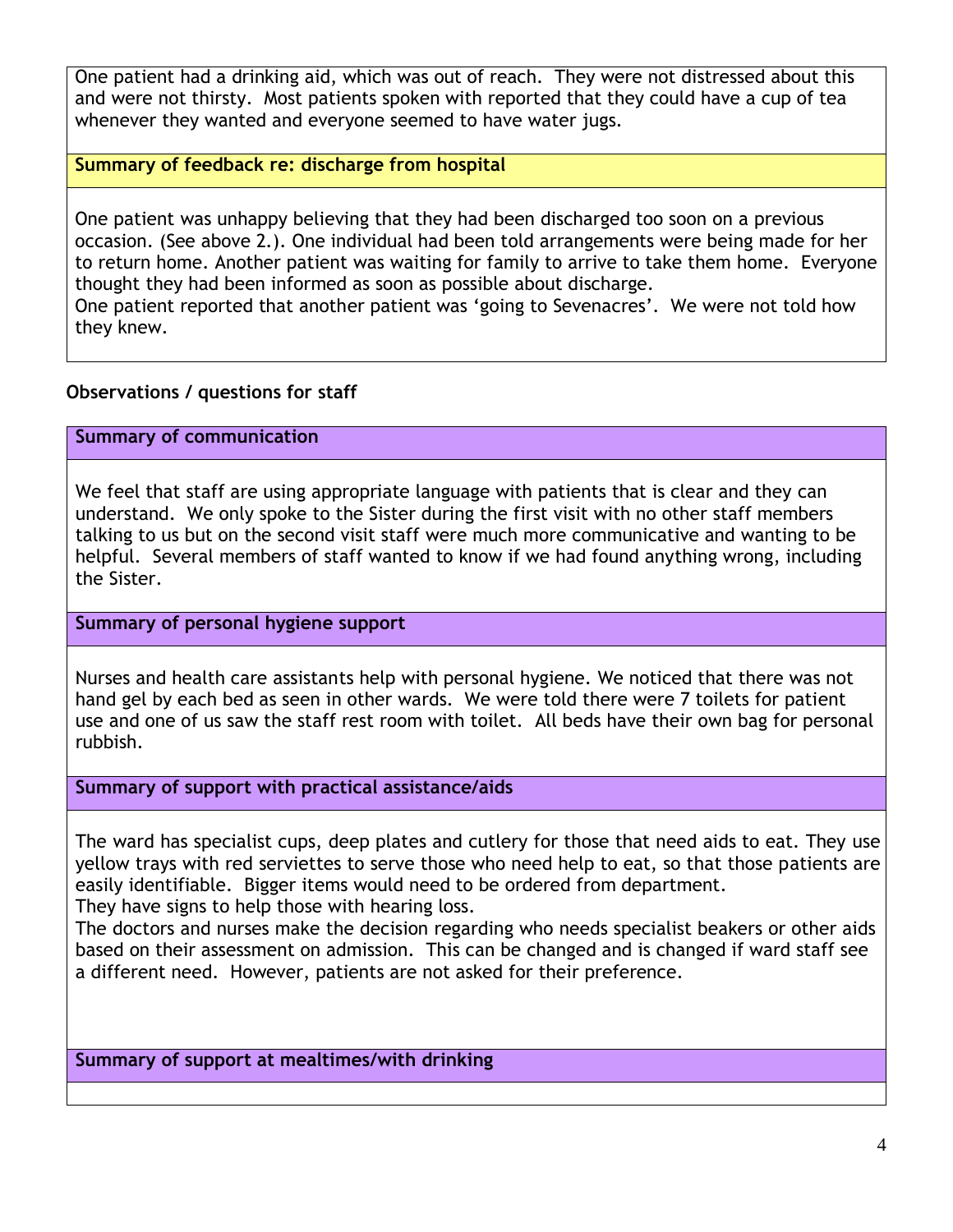We saw one person being helped to eat. Staff monitor eating and drinking and will keep a special record if there are concerns. Jugs are refilled three times a day and if too much left patient will be encouraged/helped to drink more. They sometimes add squash to water if patient does not like water. If food is left patient will be asked why.

It would seem that support is available and given where needed. Staff may need to be more aware of the need to place drinks within reach.

# **Summary of physical environment**

## **Reception area**

The staff were helpful and welcoming, particularly on our second visit. They were clearly very busy but seemed organised and there was a good atmosphere. It is however, a very crowded area with very little room and a lot of pamphlets, notices etc. Whilst we were there at one time there were two beds being manoeuvred in and out of the department in this small space. There was a notice with patient titles and surnames in reception area. We did not see any patient names elsewhere in the ward. We understand from staff that initials or forenames are not included because of data protection requirements.

All the walls in the entrance seemed 'busy' with notices and leaflets which we found confusing.

# **Staff identification**

The nursing staff all had their new yellow badges with their Christian names but most of the other staff such as house-keeping and admin are awaiting theirs. We found it difficult to read their role titles on the badges and did not know the uniform colours for various jobs, so could not readily identify who was who.

We were told that a new board which will have pictures as well as names of staff is planned and should arrive shortly. There was a list of names and working roles on a board in the entrance. On our first visit we saw the consultant's name being changed as it that staff member was no longer there.

## **Ward facilities**

There were lots of bins with different coloured bags for different types of waste throughout the ward and patients are told what they are for as well as being shown their own waste bag on the side of their cupboard. The walls and floors were very clean - some we thought were new. Bathrooms were very clean although two were looking a little tired decoratively.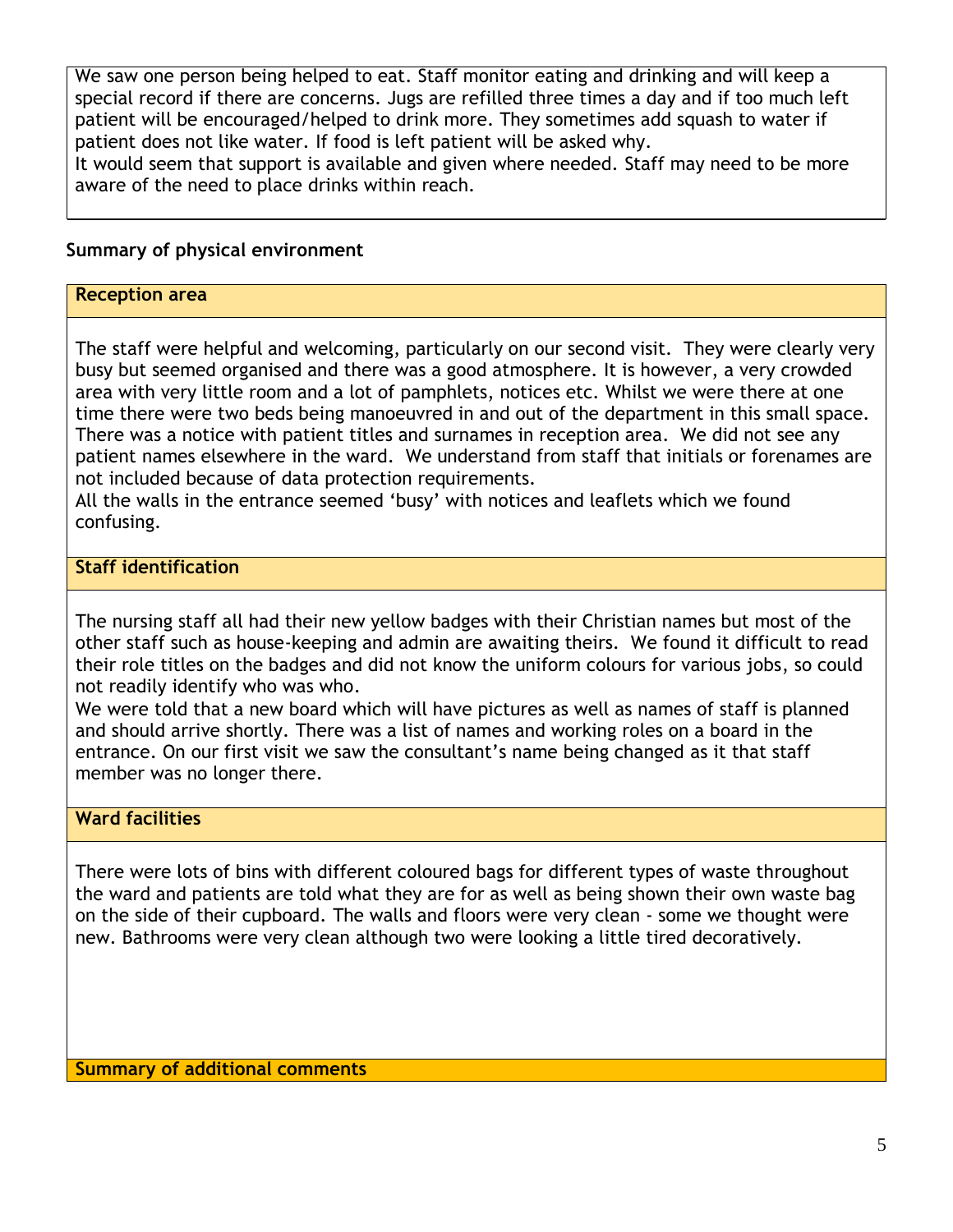We informed the Sister about two of the reported care incidents very briefly. These were items  $3 \text{ ft } 4$ . The Sister felt that  $3$  could not have happened since urine bags would need to be changed frequently.

With regard to item 4 we were told that all patients are tested for diabetes upon admission for diagnostic purposes. We do not believe this was the case here, as the patient was very clear that it was intended for the new admission next to them and they had been on the ward 3 days all ready.

# **Conclusion**

Generally the patients and families we spoke to were happy with the ward, there seemed to be sufficient staffing and some good processes in place to try and meet patient needs. There were some exceptions and things we noticed which we feel need attention.

This ward is very busy with lots of patient movements, working in a physical environment which is far from ideal. We know it is scheduled to be rebuilt in 2014. Many of the patients are not within view of the nurse's station which is cramped.

Our concerns are:

- How patients are identified and found by staff and visitors.
- Placement of drinks and alarms out of the reach of some patients.
- Showing respect for patients choices.
- The number of leaflets, forms, notices on walls and other items in and around the entrance.
- Identification of staff roles/positions for patients and visitors.

## **Recommendations**

1. Staff to pay more attention to identifying patients in order to avoid mistakes in procedures and clinical processes.

We understand the need for confidentiality on the ward but think that having formal names on beds would help in two ways:-

- It would help avoid mistakes for procedures and drugs rounds
- It would help everyone find and address patients by their names. (In particular, confused patients or those with dementia need to be addressed by their names).

If names could be put on the end of the beds they could be removed when patients were discharged and the bed cleaned and they would stay with the patient wherever they went. There would be no more information there than at the ward entrance so this would not increase the risk of lost confidentiality. Nurses would still have to make their checks but we believe this would help avoid mishaps.

#### *Response:*

*All patients have name printed and added to outside of folders at the end of bed.* 

*14/1/14 MAU admission system being adjusted to make this an automatic function. Ongoing.*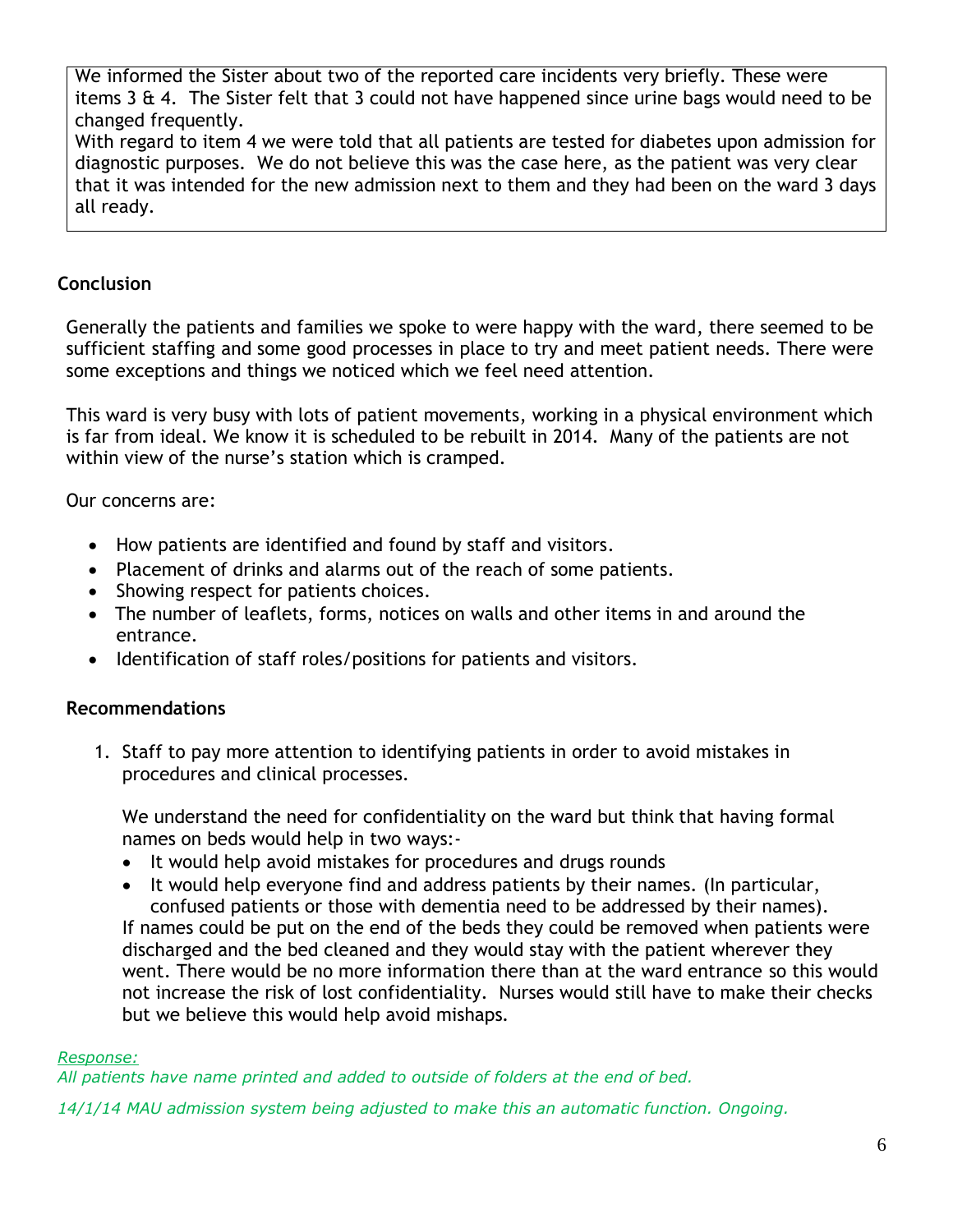2. More attention to be paid to making sure patients have drinks and alarms within reach – especially those who are more frail or immobile.

#### *Response:*

*All staff reminded of the importance to ensure bells and drinks within reach via email and newsletter.*

*Initially shared with staff 14/1/14 – Spot checks performed regularly by sister.*

3. We would like patients to be asked on admission, which aids, particularly with regard to drinking and eating, they would prefer although recognising that some patients may need to have the decision taken for them.

#### *Response:*

*Admission documentation amended with prompt to remind staff to ask if adds are needed.*

*Completed 2/2/14.*

4. We would like to see the entrance walls and surfaces 'de-cluttered' with some of the notices leaflets – especially those for visitors – being place outside the ward if possible. (Would it be useful/possible to have little parcel of leaflets suitable for visitors ready to give to new visitors as they arrive rather than different boxes/piles around the nurses' station)

#### *Response:*

*Entrance surfaces de-cluttered – there already is a leaflet rack outside the ward entrance which has been in place for several years. Minimal leaflets kept on reception desk to remind staff of friends and family survey and ward information.* 

*Completed 14/1/14.*

*Spot checks carried out by sister.*

5. We would like to see a chart showing staff clothing/colour in a clearly visible position so that patients and visitors know the role of staff they see. We understand that A&E has an excellent example of such a chart and wonder if could be rolled out across the hospital.

#### *Response:*

*Posters in final draft stages at print room and should be available shortly.*

Whilst the visits were taking place, Healthwatch isle of Wight received more feedback from the public about MAAU and so it has been agreed that a further visit will take place in the near future at a different time of day and week. However for clarity the findings of that visit will be reported separately.